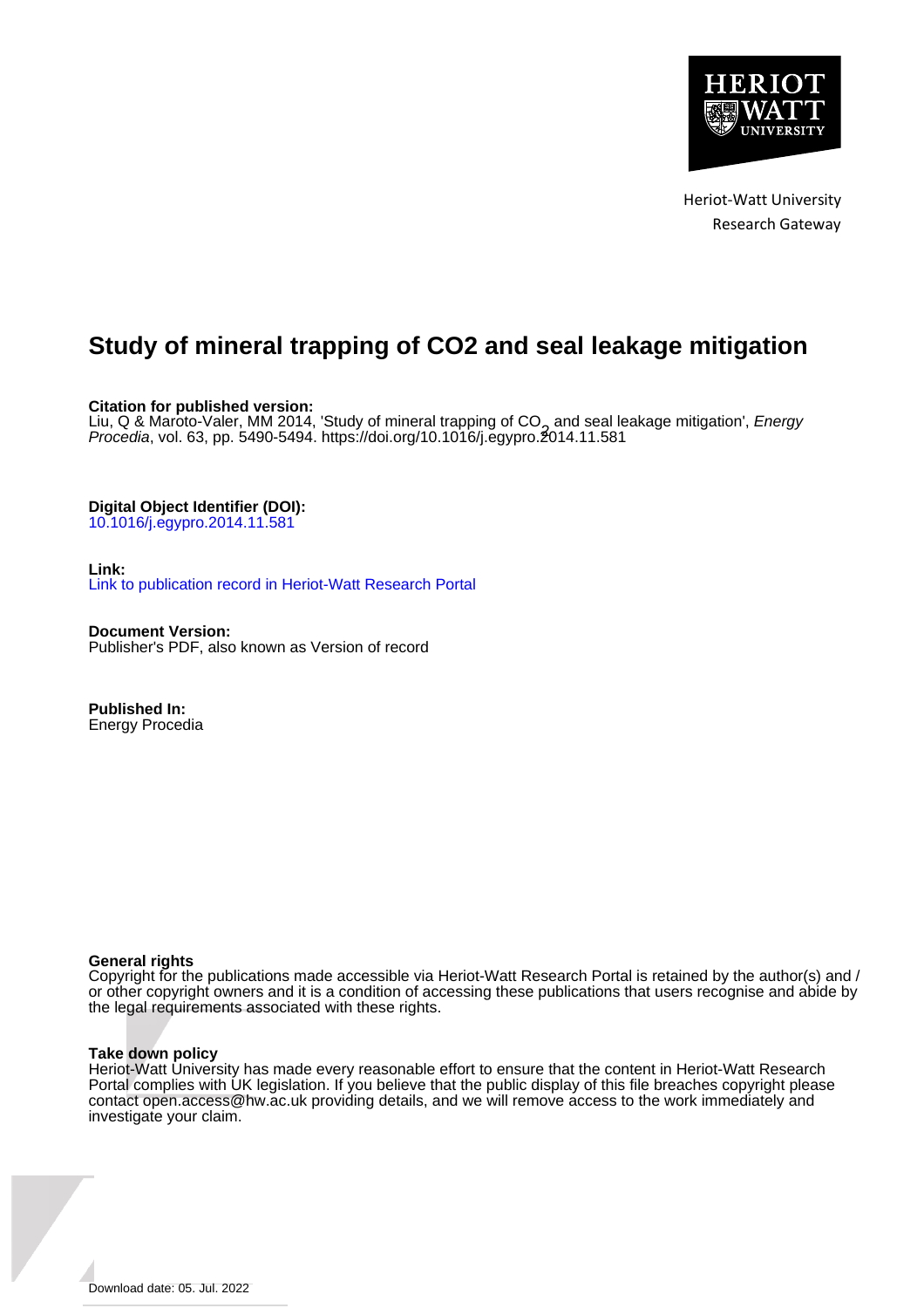



Available online at www.sciencedirect.com



Energy Procedia

Energy Procedia 63 (2014) 5490 - 5494

# GHGT-12

# Study of mineral trapping of  $CO<sub>2</sub>$  and seal leakage mitigation

Qi Liu<sup>a\*</sup> and M. Mercedes Maroto-Valer<sup>a,b</sup>

*a Centre for Innovation in Carbon Capture and Storage (CICCS), School of Engineering and Physical Sciences, Heriot-Watt University, UK. <sup>b</sup> Institute of Petroleum Engineering, Heriot-Watt University, UK.*

#### **Abstract**

Mineral trapping of carbon dioxide is the safest and the most permanent sequestration mechanism. Brine composition, brine pH, system temperature and pressure have been reported to have significant effects on mineral trapping of  $CO<sub>2</sub>$  in brines. It has also been reported that iron cation in brine could cause pH instability that may lead to lower carbonation conversion rate. This study aims to investigate whether ferric or ferrous iron caused this pH instability. pH stability studies and high temperature/high pressure carbonation experiments (150°C,100bar) with the addition of 1.0M KOH were conducted using different synthetic brines with  $Fe^{3+}$ ,  $Fe^{2+}$ , and without Fe. It can be concluded from this study that ferrous iron causes pH instability. However, ferrous iron might promote carbonate precipitation in non-pure CO<sub>2</sub> streams in iron oxyhydroxide-containing saline aquifers as seal leakage mitigation.

 © 2014 The Authors. Published by Elsevier Ltd. This is an open access article under the CC BY-NC-ND license © 2013 The Authors. Published by Elsevier Ltd. (http://creativecommons.org/licenses/by-nc-nd/3.0/). (incentive commonsion generators) in the star).

*Keywords:* CO<sub>2</sub> storage; mineral trapping; pH instablity; leakage mitigation

# **1. Introduction**

CO2 geological storage is a promising mitigation technology essential in tackling global climate change, and ensuring secure energy supply  $[1]$ . In order to accelerate its deployment, trapping mechanisms of underground  $CO<sub>2</sub>$ 

<sup>\*</sup> Corresponding author. Tel.: +44 131 4513299 *E-mail address:* q.liu@hw.ac.uk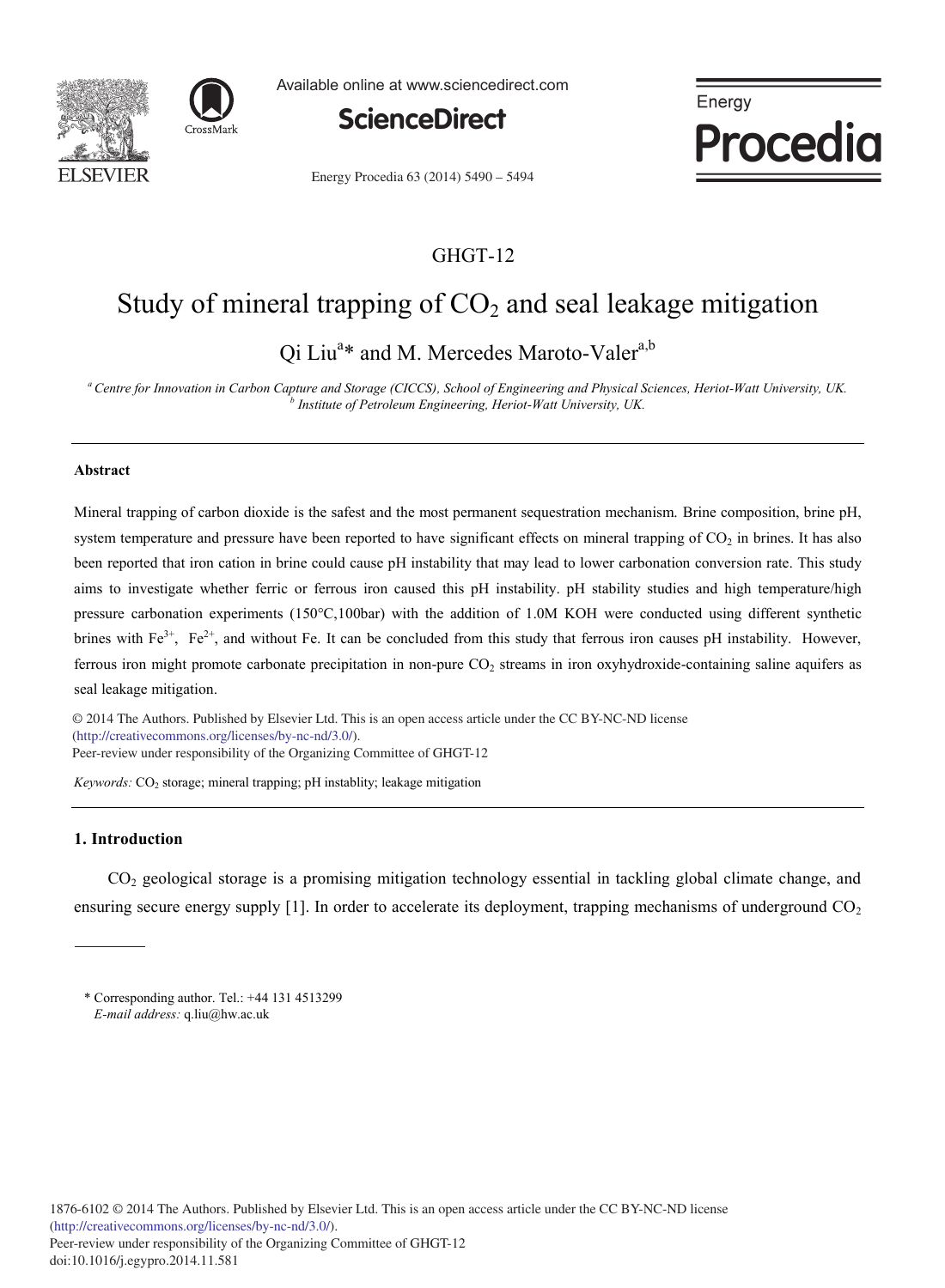storage need to be fully understood.  $CO<sub>2</sub>$  can be stored permanently by mineral trapping via the formation of carbonate, and this would require a massive supply of easily obtained, appropriate calcium and/or magnesium sources in close proximity to the  $CO<sub>2</sub>$  emission source. However, it should be noted that brines normally have high concentrations of Ca, Mg and Fe, in addition to the dominant Na and Cl ions [2]. The permanent storage (mineral trapping) of  $CO<sub>2</sub>$  in brines takes significantly long periods of time, as the formation and precipitation of carbonates is very slow, and therefore, the main parameters affecting mineral trapping kinetics need to be further understood and when possible optimised. It has been suggested that the precipitation of mineral carbonates is mostly dependent on brine pH [3-4].

Previous studies by the authors concluded that iron in natural brines causes pH instability, but it was not ascertained whether ferric or ferrous iron caused pH instability [5]. Accordingly, the aim of this work is to study synthetic brines mimicking the major ions found in natural brines and including different concentrations of ferric and ferrous iron. Three brines prepared were as follows: Brine 1 containing ferric iron, Brine 2 with ferrous  $Fe^{2+}$ iron and Brine 3 prepared with no iron. A series of pH stability studies and high pressure high temperature carbonation reactions were conducted using the above three brines.

### **2. Methodology**

Three synthetic brines were prepared in this study (see Table 1). The target concentrations of the major ions were chosen from the authors' previous work [5].

- B 1 –containing the first five cations and  $Fe<sup>3+</sup>$ .
- B 2 containing the first five cations and  $Fe^{2+}$ .
- $B_3$  containing the first five cations only.

| <b>Target</b><br>Ion | $Ca^{2+}$ | エアキ<br>A | $Na+$ | $Mg^{2+}$ | $Sr^{2+}$ | $Fe^{3+}/Fe^{2+}$ |
|----------------------|-----------|----------|-------|-----------|-----------|-------------------|
| Conc.<br>(ppm)       | 19350     | 1180     | 48500 | 2055      | 1800      | 476               |

Table 1. The target concentrations of the major ions in synthetic brine

In order to investigate the effect of iron concentration on carbon sequestration, pH stability studies and carbonation experiments were conducted using B1, B2 and B3 with 1.0M KOH. pH stability studies were run at ambient temperature and pressure in open atmosphere. Brine pH was adjusted to an initial pH of 6.3 or 9.0 by adding KOH solution. pH 6.3 was chosen as anything higher than pH 6.8 cause iron hydroxide precipitate while pH 9.0 is favourable for mineral trapping [6]. A 600 ml Parr reactor (model series 4544, Hastelloy C-276) was used to conduct the hydrothermal CO<sub>2</sub>-brine experiments under high temperature/high pressure (150 $\degree$ C,100bar), which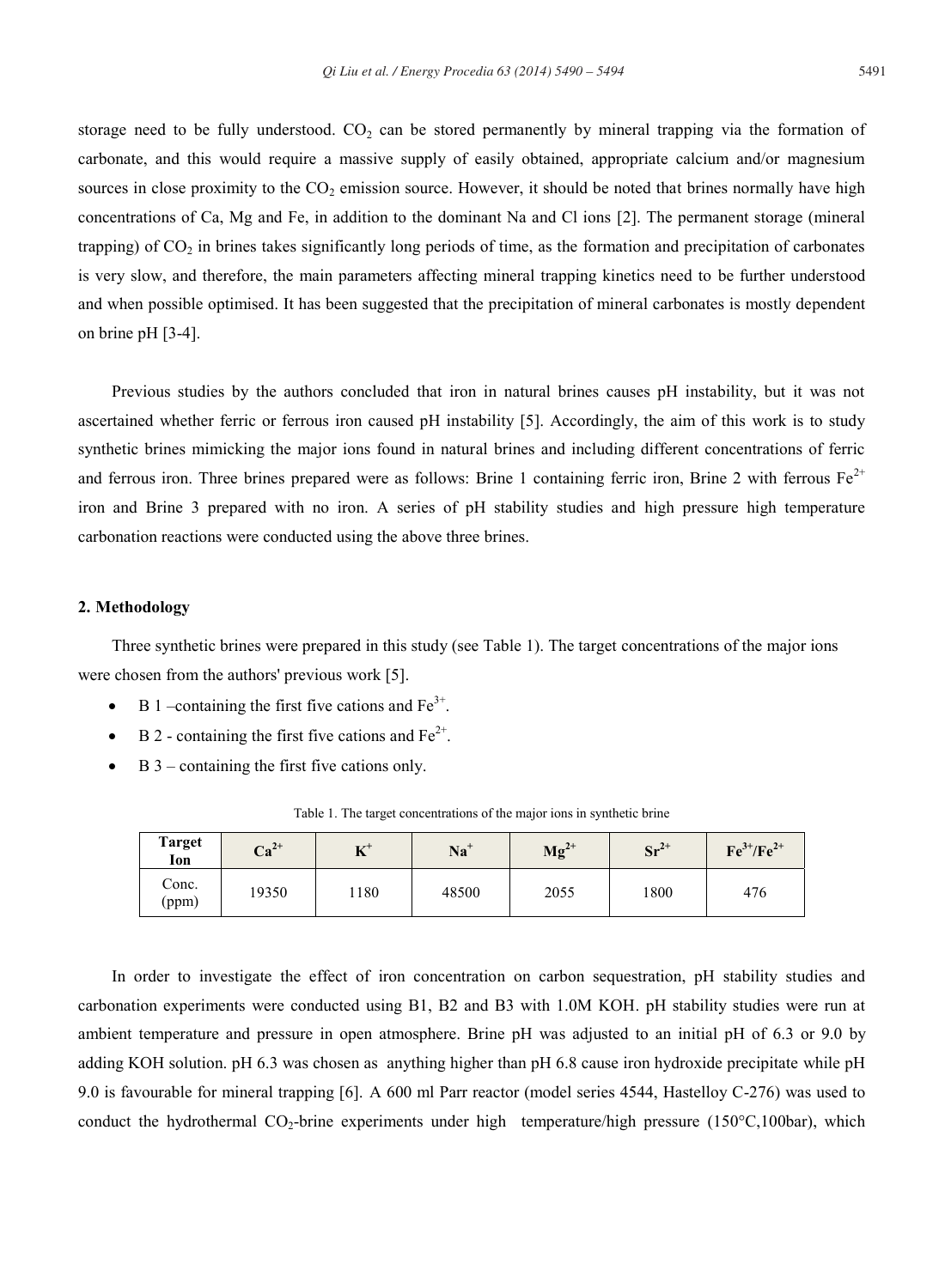were the same conditions selected in Druckenmiller and Maroto-Valer's previous work (2005). The operational procedure of the high pressure reactor followed the authors' previous study [6]. Liquid samples were analysed by ICP-MS, and solid samples were analysed by XRD.

#### **3. Results and discussion**

pH stability studies were conducted using the synthetic brines B1, B2 and B3 with KOH until brine pH was stabilised. Figure 1 shows the results of pH stability studies of brines B1and B2 in over 192 hours. The pairs B1A and B1B, B2A and B2B represent duplicates of brines B1 and B2, respectively.



Fig. 1. pH stability studies of B1 and B2 with 1.0M KOH

From Figure 1, it can be observed that the pH of brines B1 (with  $Fe^{3+}$ ) fluctuated around the initial pH value of 6.3 in the first 48 hours, but they were then stable afterwards. However, the pH of brines B2 (with  $Fe^{2+}$ ) fell off quickly from 6.3 to around 3.3 in the first day. Then pH for B2 decreased gradually and was stable at around 3.0. The trends of brine pH variation were similar in all duplicate experiments. Therefore, the results obtained in this study proved that ferric iron does not contribute to any pH instability, and this is in contrast with the role of ferrous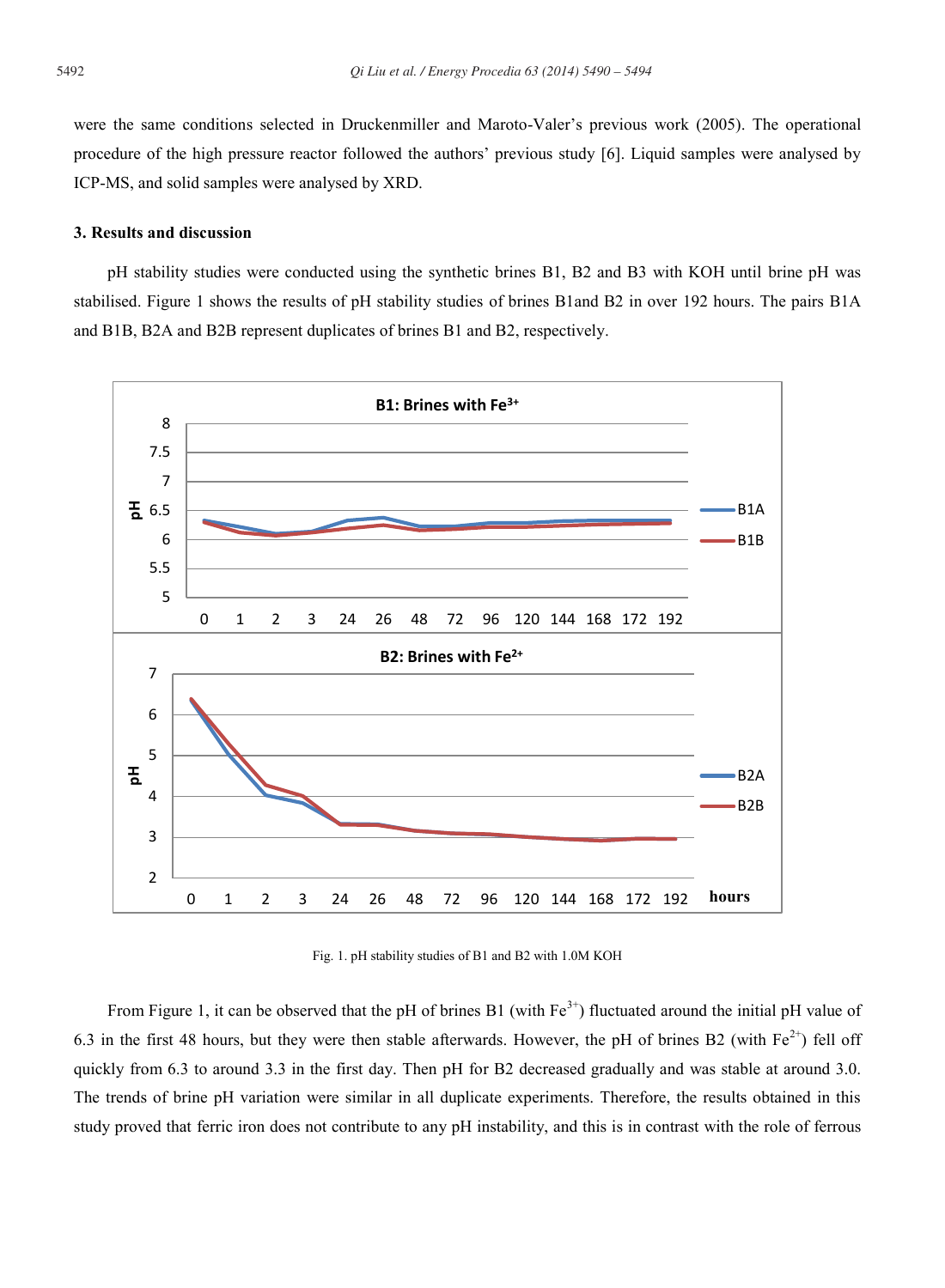iron in brine pH.

Six hydrothermal  $CO_2$ -brine experiments were conducted using B1, B2 and B3 with 1.0M KOH at 150 $\degree$ C and 100bar.The precipitate obtained when using B2 was analysed by XRD with the major peaks identified, as halite (NaCl) and hematite (Fe<sub>2</sub>O<sub>3</sub>), which is consistent with the large drop of Fe<sup>2+</sup> concentration in the ICP-MS results. It could be further concluded that the oxidative precipitation of iron oxide (hematite), which is the transition of the soluble divalent ferric ion  $Fe^{2+}$  to the oxidized insoluble trivalent form  $Fe^{3+}$  oxide may be responsible for the pH instability [5]. There was also small amounts of dolomite ferroan  $(Ca(MgFe)(CO<sub>3</sub>)$ , which explained the small drop in cation concentration of  $Mg^{2+}$  and  $Ca^{2+}$ .

The authors have also investigated sequestration of non-pure  $CO<sub>2</sub>$  streams in iron oxyhydroxide-containing saline aquifers and showed that the mineral trapping process is faster when iron is present in the water-rock interactions and carbonate precipitation (siderite) would occur with increasing distance from the well, within the higher pH regions [7-8]. The understanding gained on the effect of brine composition on mineral trapping of  $CO<sub>2</sub>$  is now utilised to develop a novel self-sealing process.

#### **4. Conclusion**

In summary, this study aimed to investigate whether ferric or ferrous iron caused brine pH instability. It is concluded from this study that the ferrous iron is the reason to cause the instability of brine pH, while ferric iron might promote carbonate precipitation in non-pure  $CO<sub>2</sub>$  streams. A further understanding of the effect of employed brines on mineral trapping will result from this work.

### **Acknowledgements**

The financial support of the Centre for Innovation in Carbon Capture and Storage (CICCS) through the Engineering and Physical Sciences Research Council, EPSRC (EP/F012098/1 and EP/F012098/2) is gratefully acknowledged.

#### **References**

- 1. Soong, Y., et al., *CO2 sequestration with brine solution and fly ashes.* Energy conversion and Management, 2006. **47**(13): p. 1676-1685.
- 2. Liu, Q. and M.M. Maroto-Valer, *Experimental Studies on Mineral Sequestration of CO2 with Buffer Solution and Fly Ash in Brines.* Energy Procedia, 2013. **37**: p. 5870-5874.
- 3. Liu, Q. and M.M. Maroto-Valer, *Investigation of the pH effect of a typical host rock and buffer solution on CO2 sequestration in synthetic brines.* Fuel Processing Technology, 2010. **91**(10): p. 1321-1329.